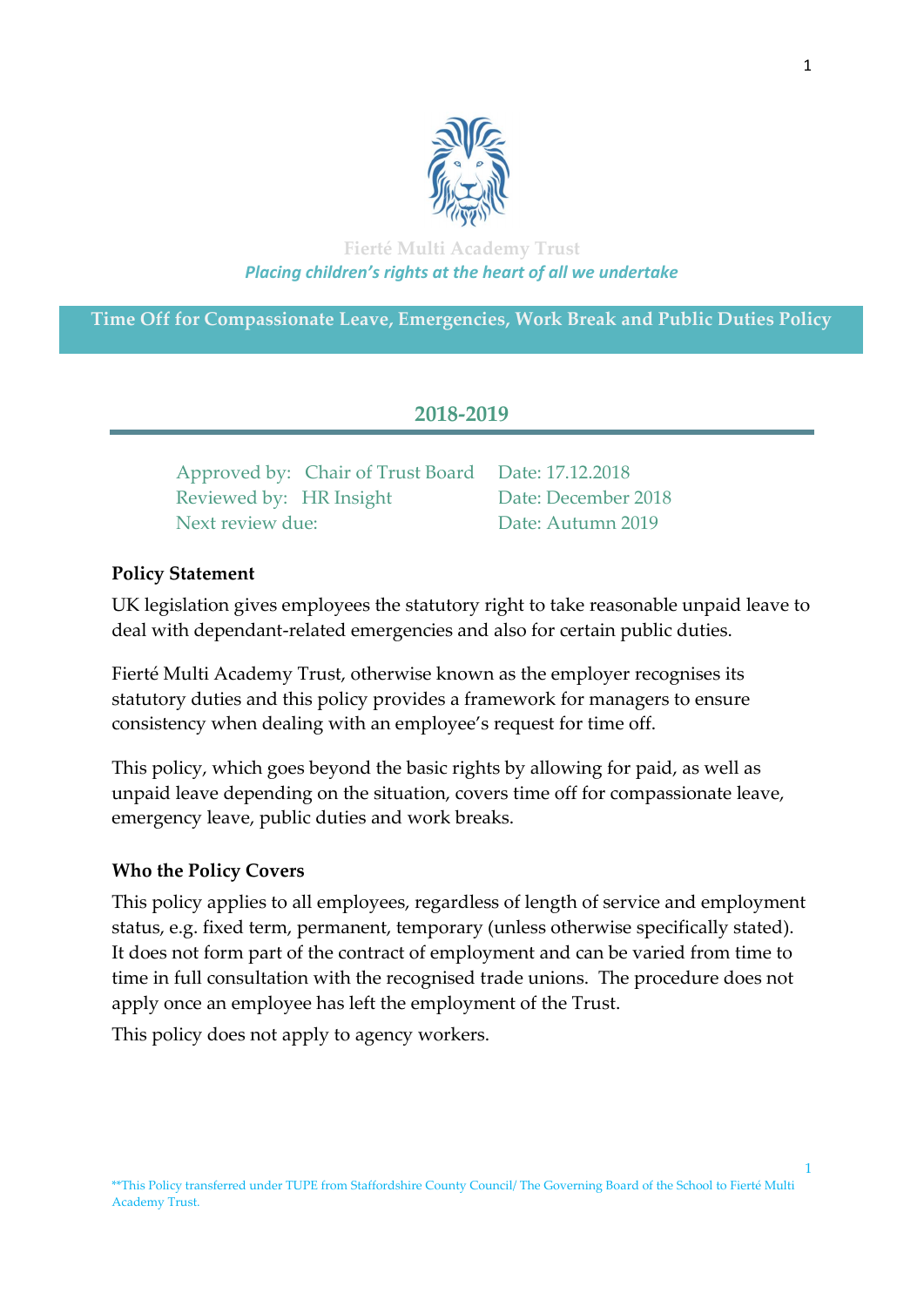#### **Policy Principles**

Compassionate and emergency leave is intended for urgent or serious situations that employees are unable to plan for. Holiday entitlement or other types of leave should be used where employees need time off work for commitments that can be planned ahead.

As emergency leave is in place to cover unplanned events, the absence will begin as soon as the employee needs it. Where compassionate leave has been agreed the absence should begin as soon as the employee needs it.

There is no limit as to how many times an employee can take emergency time off for dependants and an employee is allowed to take a reasonable amount of time off to deal with the emergency. There are no set limits as it depends on the facts of each situation.

The following definitions apply:

- "Dependants" include partner (including same sex partner), husband, wife, civil partner, child, parent or grandparent, step-parent or parent-in-law, sibling or elderly relative. They can also be another person who lives in the same household or someone who reasonably relies on the employee for assistance in the event of serious illness or injury. Dependants do not include individuals who live in the same household but under a commercial arrangement such as a tenant, boarder, lodger or employee.
- "Family" includes the employee's wider family such as cousins, aunts, uncles or a partner (including same sex partner) who no longer lives in the same household.

With regards to time off for public duties, the Trust encourages and supports contribution to the wider community and society. Making a contribution to the community also provides opportunities for personal development, enables an interchange of ideas, supports the Trust's values and enriches the community and society in which we live.

 $\overline{2}$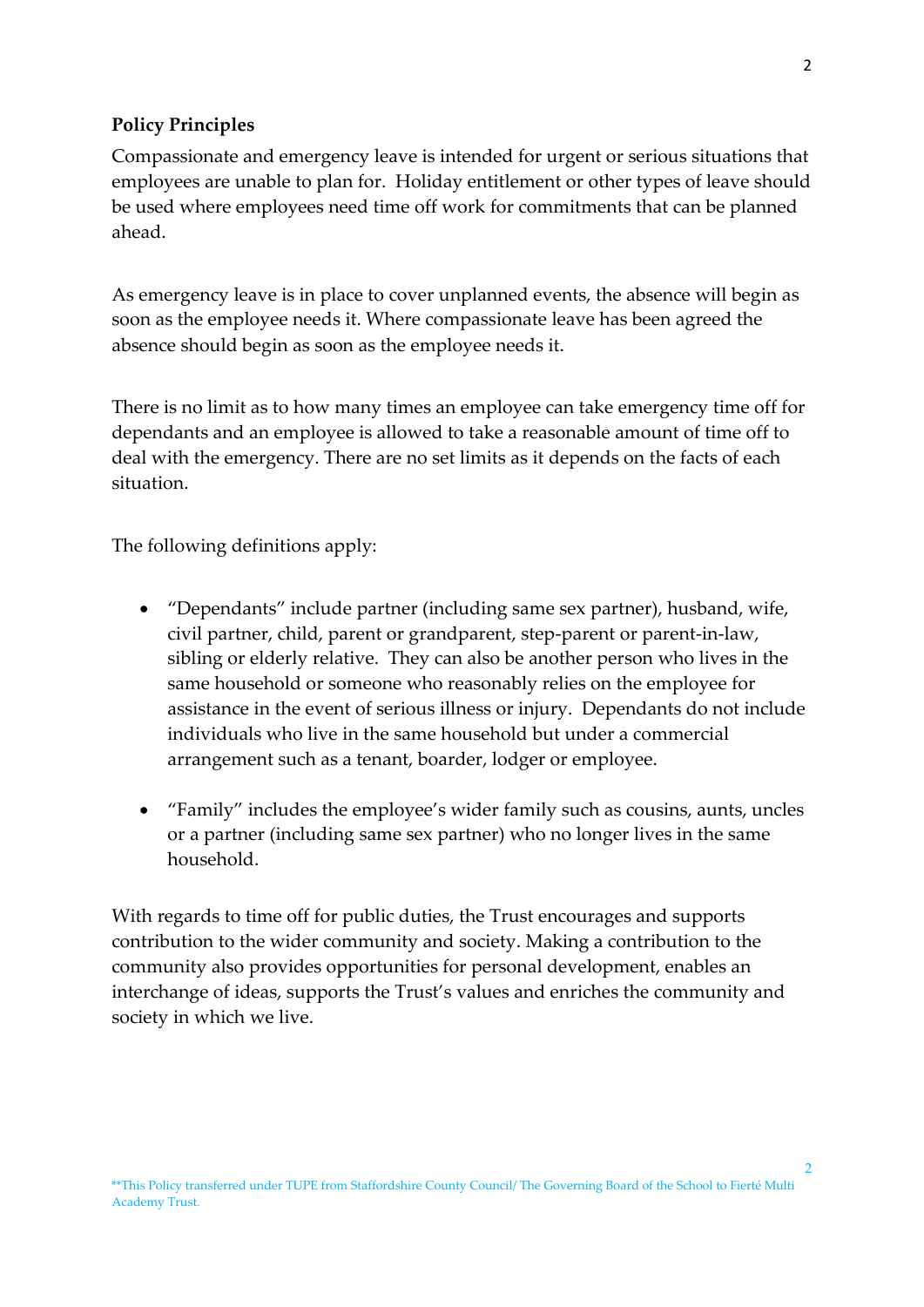### **Policy Provisions**

### **Compassionate Leave (Paid)**

Compassionate leave may be granted in certain circumstances of urgent domestic distress.

An employee can request to take up to five days paid absence (pro-rated for part time employees) where a dependant (as defined above) dies, is seriously injured or unexpectedly falls seriously ill. Such time off includes time to organise and attend funerals.

The entitlement (full or pro-rated days) can be taken as single days as circumstances dictate.

Time off may also be granted for attendance at funerals of people other than dependants (for example – work colleagues).

### **Time Off for Emergencies (Unpaid)**

An employee might find that they have to deal with an emergency concerning a dependant for which they need to be absent from work, but for which paid leave is not available under any of the Trust's schemes. The Trust will grant a reasonable amount of unpaid leave to deal with these emergencies.

In order to ensure that fairness prevails the following circumstances are given as a guide as to when an employee may take time off (this list is not exhaustive, and the manager will need to consider each situation individually):

- an employee is required to make care arrangements when a dependant falls ill, is injured or is assaulted
- a dependant goes into labour unexpectedly and relies on the employee to take them to hospital
- an employee is required to deal with an unexpected disruption, termination or breakdown of care arrangements for a dependant
- an employee's elderly neighbour becomes critically ill and the employee is closest at hand to ensure the neighbour receives emergency treatment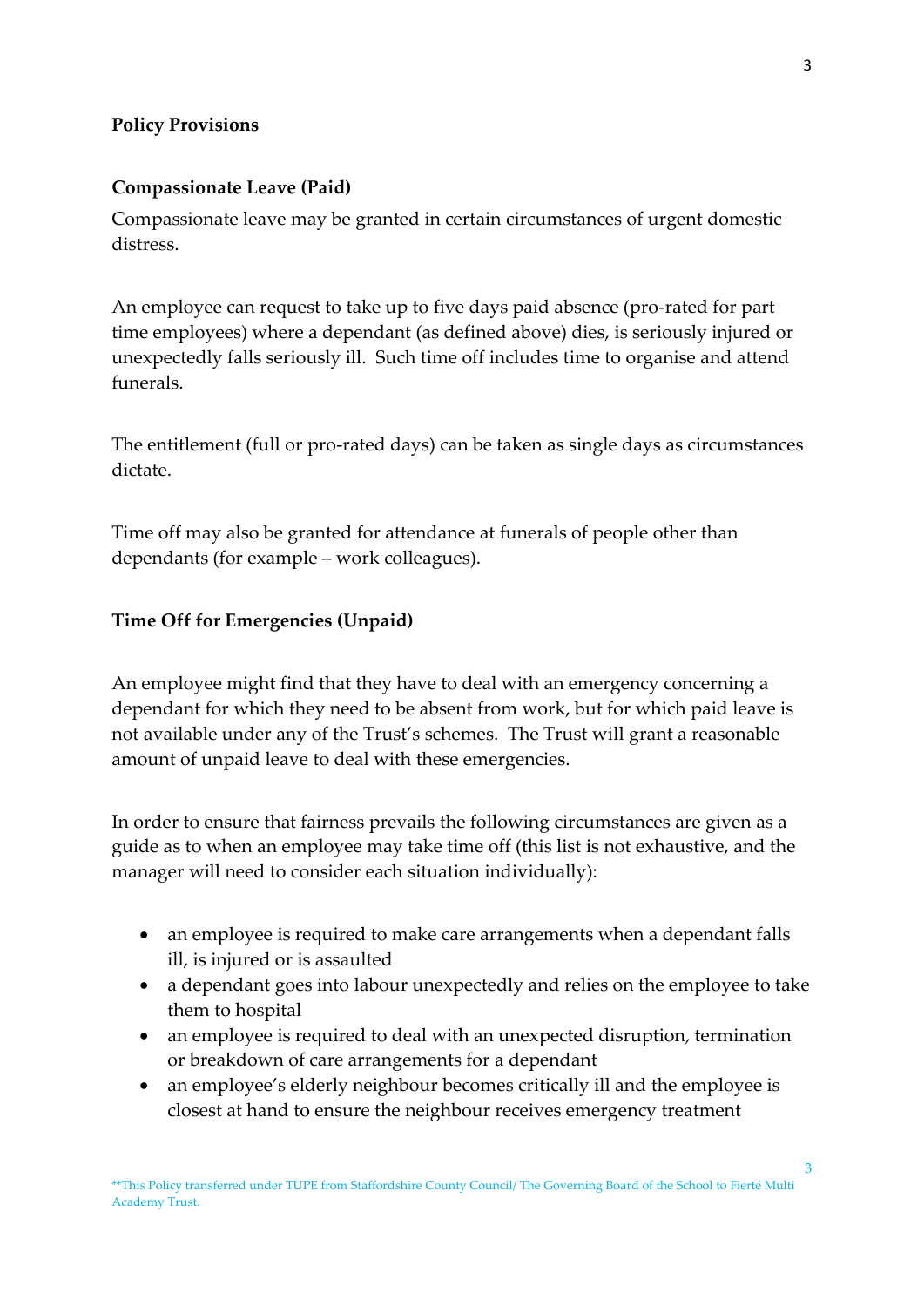an employee's child is too ill to attend nursery or school and alternative childcare arrangements cannot be made until the next day

#### **Asking for compassionate or emergency leave**

In an emergency or compassionate situation, communication with an employee's line manager is an important consideration. It is recognised that, in an emergency situation, it may not be possible for an employee to speak to their line manager before they leave work. However, the employee should speak to their line manager as soon as they can. They should explain the circumstances, if possible indicating the length of time they are likely to need to cover the immediate situation. There is no requirement to provide written notification or written proof.

#### **Other considerations**

There may be occasions where the need for time off is likely to continue beyond the entitled absence provided for by this policy (for example where a dependant has a longer term hospitalisation).

In these circumstances careful consideration should be given to other provisions available to assist employees such as annual leave, flexitime, unpaid leave or work breaks.

#### **Roles and responsibilities**

It is the responsibility of employees to discuss with their manager the circumstances surrounding the need to take time off as compassionate or emergency leave.

It is the responsibility of managers to support and listen to employees when the initial emergency occurs, grant any request for time off where an employee is eligible, and then talk to them about any continued impacts.

#### **Workbreak**

The workbreak scheme provides employees with the opportunity to take a planned period of time off work to concentrate on alternative personal priorities. The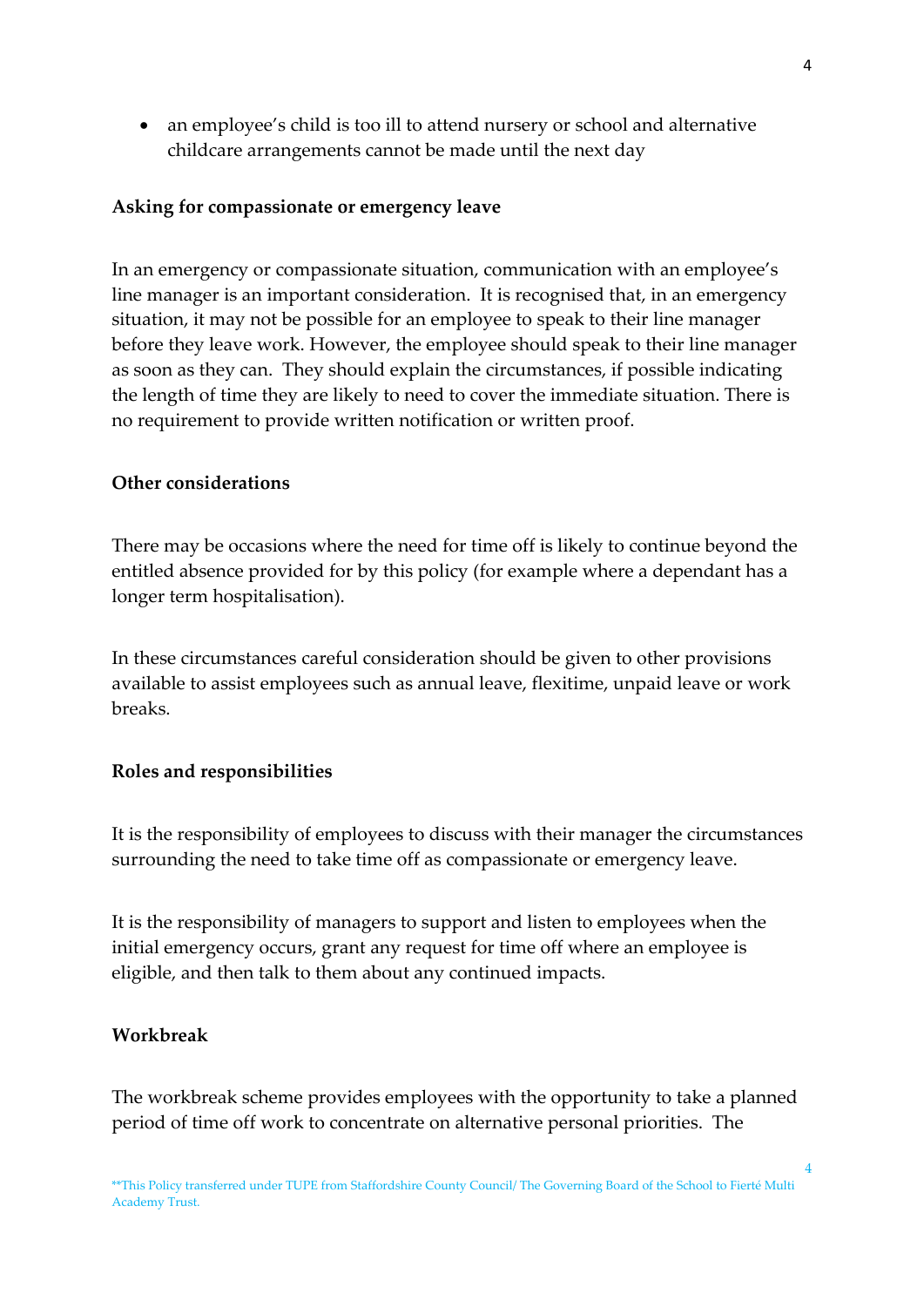primary purpose is to offer employees the flexibility to more easily combine family commitments with work, but this also extends to other personal commitments such as travel, recovery from a long-term illness or voluntary work.

It should be noted that there is no contractual right to take a workbreak and each individual request will be considered on a case by case basis by the manager.

# **Eligibility**

The provisions within this policy may apply to permanent employees currently at work\* with a minimum of two years' continuous satisfactory service with the employer regardless of grade or occupation and subject to agreement from your manager.

(\* the provisions of this policy also apply to those currently on maternity, adoption, paternity or shared parental leave).

Satisfactory service will be defined as service where:

- There is no current (i.e. unspent) disciplinary action/sanction against the employee and/or
- There is no current formal action against the employee under the Performance Improvement or Managing Attendance at Work policies.

It is unlikely that a second application would be considered within 5 years of a previous work break having commenced.

These provisions are not applicable to colleagues on temporary contracts.

# **Administering the Workbreak**

The work break will last for a minimum of three calendar months and a maximum of one calendar year and will effectively be a period of unpaid leave. There is no requirement for the employee to resign from their position unless they subsequently decide not to return at the end of their work break.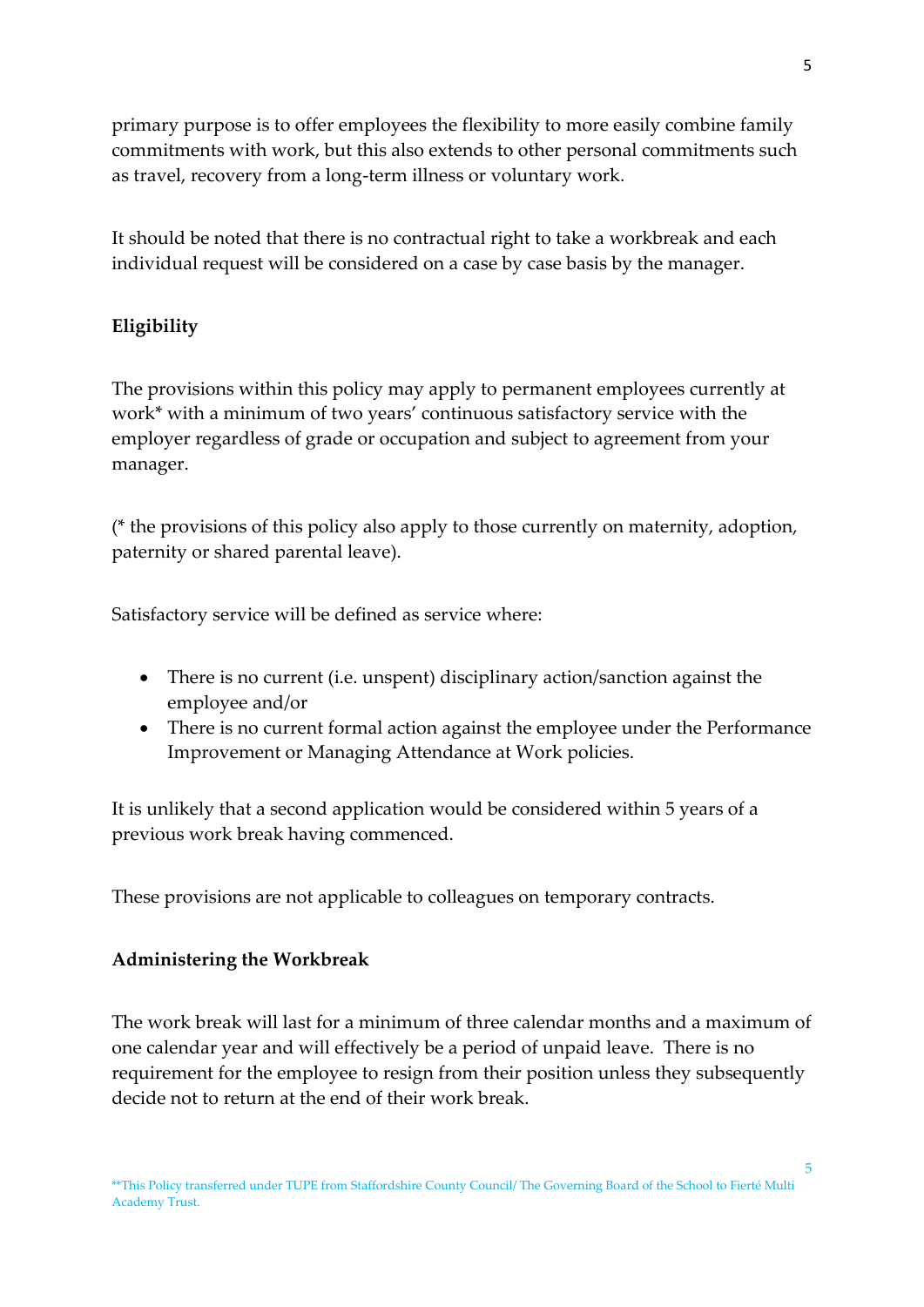Where circumstances permit, the employee's position may be filled on a temporary basis until such time as the work break comes to an end.

At the end of the work break period, the employee does not have an automatic right of return to the role they occupied prior to taking the work break. If the substantive post is no longer available, the employer will make best endeavours to find a suitable alternative role. If this is not possible, normal redeployment and consultation arrangements will be adhered to.

When deciding whether to agree to a work break, the manager must consider the feasibility of recruiting a suitable individual to fill the post on a temporary basis whilst the work break is in progress.

During the work break the employee has a responsibility to keep their professional skills and knowledge up to date.

In addition, an agreement may be made between both the employer and employee as part of the work break arrangement (where feasible), for the employee to work up to 10 days paid work for the employer, in order to help the individual to maintain their skills. The 10 days paid work will be casual / supply work paid at the point on the pay scale applicable at the beginning of the work break. The 10 days paid work will allow contact between the employee and their manager to be maintained and to help to maintain up-to-date skills. The employee may, from time to time, be invited to join in with relevant training events.

# **Payment applicable for days worked will be paid at the end of the work break period.**

Payment will be paid for actual hours worked. The employer has no automatic right to require the employee to carry out any work and the employee has no automatic right to undertake any work during the work break.

### **Maternity Leave and Work break**

Where a work break follows maternity leave, the manager must ensure that the work break commences towards the end of the maternity leave and after the period of paid leave. This will ensure that the employee's benefits are protected. An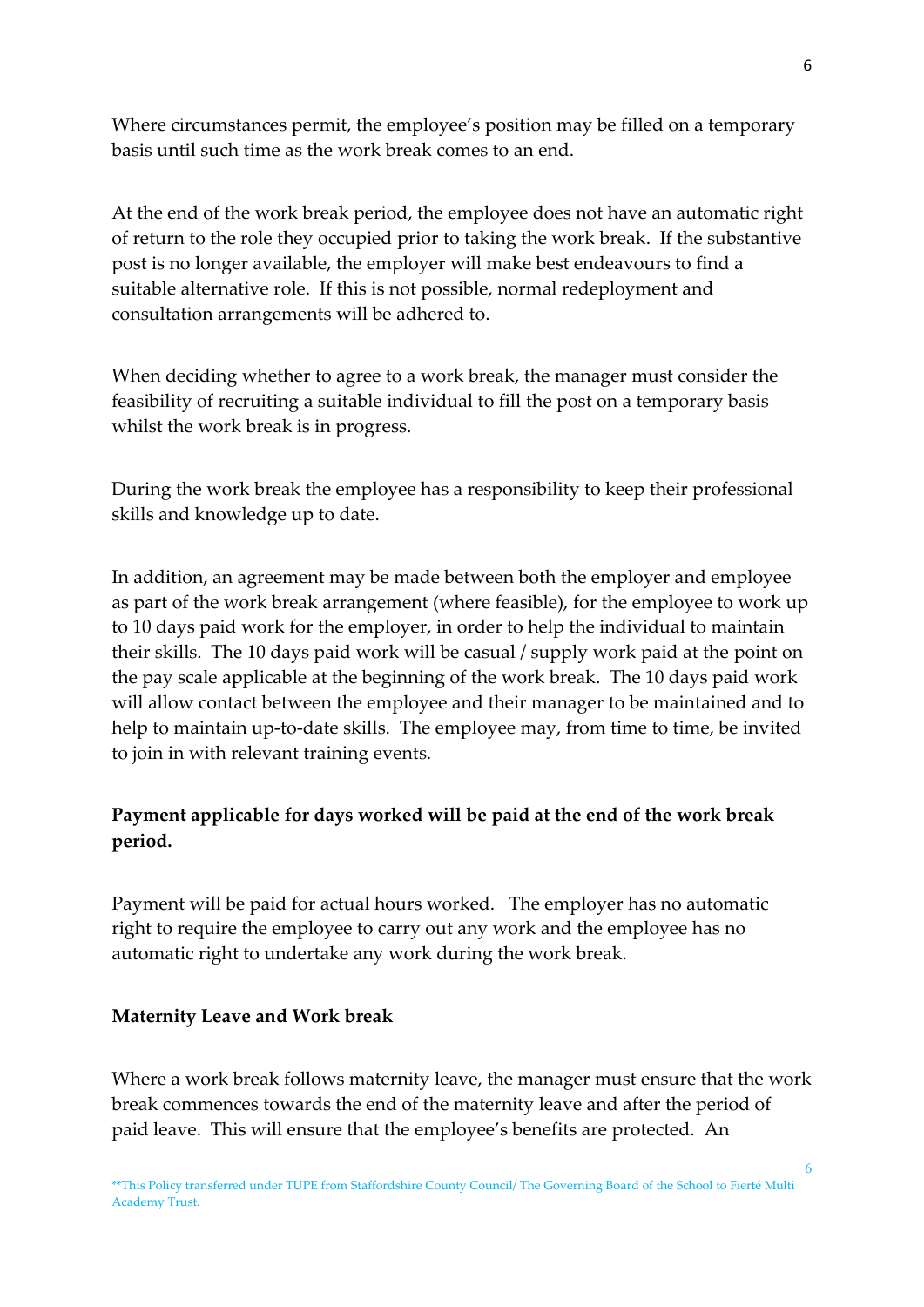employee ending her maternity leave who enters into a work break agreement has clearly indicated her intention of returning to work. As such the contractual part of maternity pay (i.e. the period at half pay) can either be paid as soon as statutory pay expires or held in abeyance until the employee returns to work following the work break. If an employee fails to return to work at the end of the work break, the employer will take steps to recover the occupational part of maternity pay where it was paid.

Where an employee has received financial assistance for post entry training prior to commencing the work break, repayment will only be required if the employee fails to return to work at the end of the work break.

#### **Ending the Work break**

Once the employee has been absent for the agreed period of the work break they should return to work on the agreed date but should contact their manager at least one month beforehand to confirm their intention to return on the agreed date and make arrangements for any necessary induction process or refresher training on return. If an employee is unable to return on the agreed date due to sickness or other absence, they must carry out the relevant absence reporting procedure.

If the employee does not intend to return to work following the work break they should inform their manager of this and tender their resignation from their post giving the appropriate notice period as specified in the individual's contract of employment. The termination date should coincide with the planned termination date of the work break agreement. Note: as the employee is voluntarily on unpaid leave at this time there is no entitlement for payment for the duration of the notice period.

An employee can terminate the work break agreement and return to work during the work break if their circumstances change and they feel that they are no longer able to comply with the terms of the work break. In this situation the employee should inform their manager in writing giving one month's notice that they wish to terminate the work break arrangement and return to work. An employee wishing to return from a work break should give at least one month's notice of their intention to return regardless of whether they are returning early. (NB: Anyone filling the position on a temporary basis will also require a month's notice of termination of the temporary contract.)

\*\*This Policy transferred under TUPE from Staffordshire County Council/ The Governing Board of the School to Fierté Multi Academy Trust.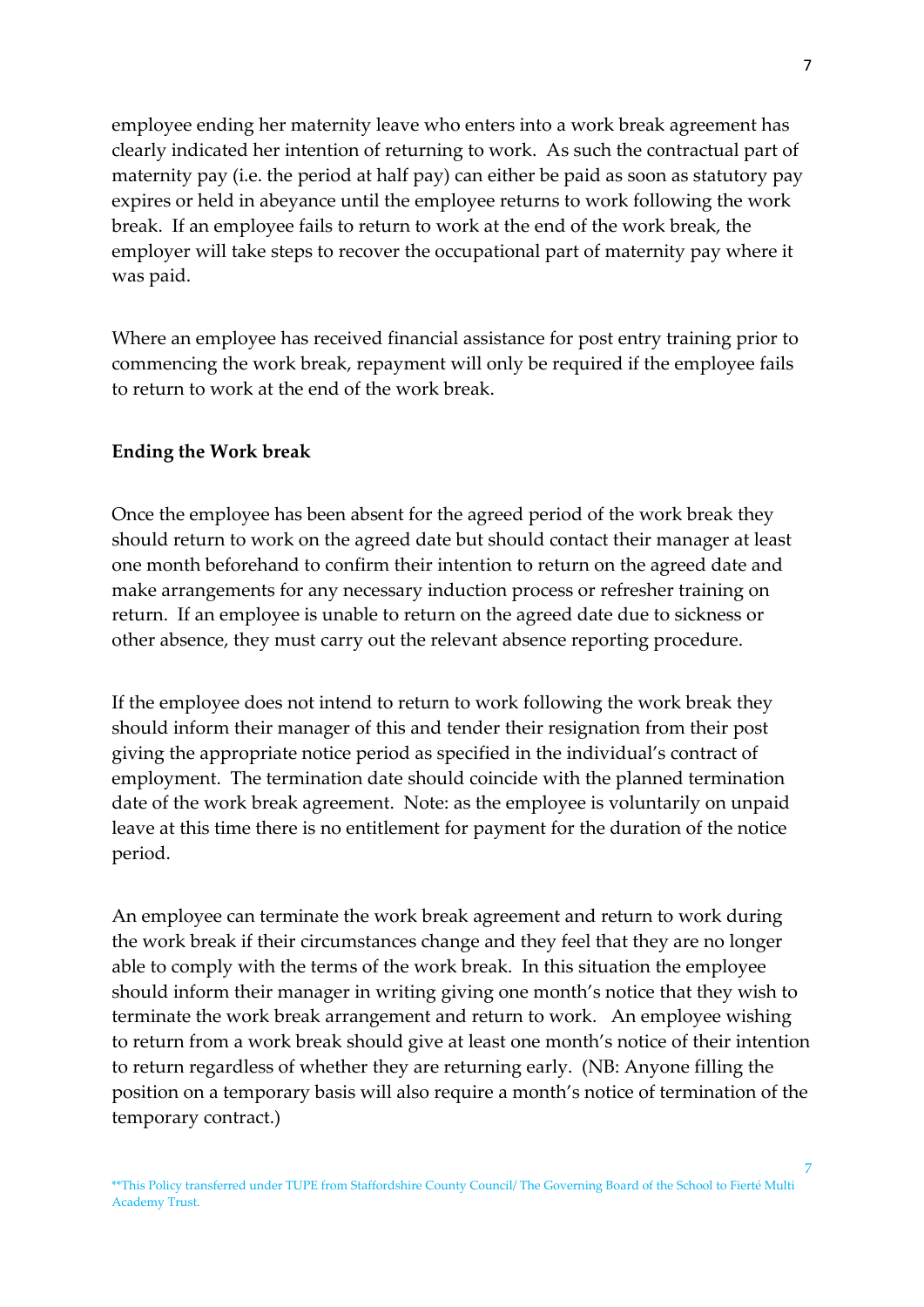When the employee returns to work from a work break the manager should inform their payroll provider of their return.

### **How to Apply**

If an individual wishes to take a work break they will be required to discuss this initially with their manager on an informal basis, then submit an application.

In considering whether to agree to a work break, the relevant manager should take account of the individual's eligibility and the likelihood of being able to recruit a replacement to cover for the duration of the work break.

If a decision is made that the work break can be accommodated, a work break agreement should be prepared outlining the roles and obligations of each party to the agreement.

The work break agreement should be completed by the manager and the employee and signed by both parties. The agreement should be sent to the School's payroll provider along with the variation form.

### **Other considerations**

Taking time off on a work break will have an impact on an employee's occupational pension entitlements. Where applicable, employees should seek advice from their relevant Pensions team before a work break agreement is entered into.

### **Time Off for Public Duties**

This covers time off for:

- Public duties
- Courts justice of the peace  $(JP)$ , jury service, witness
- Reserve forces and peace-time emergencies
- Elections
- Representative sport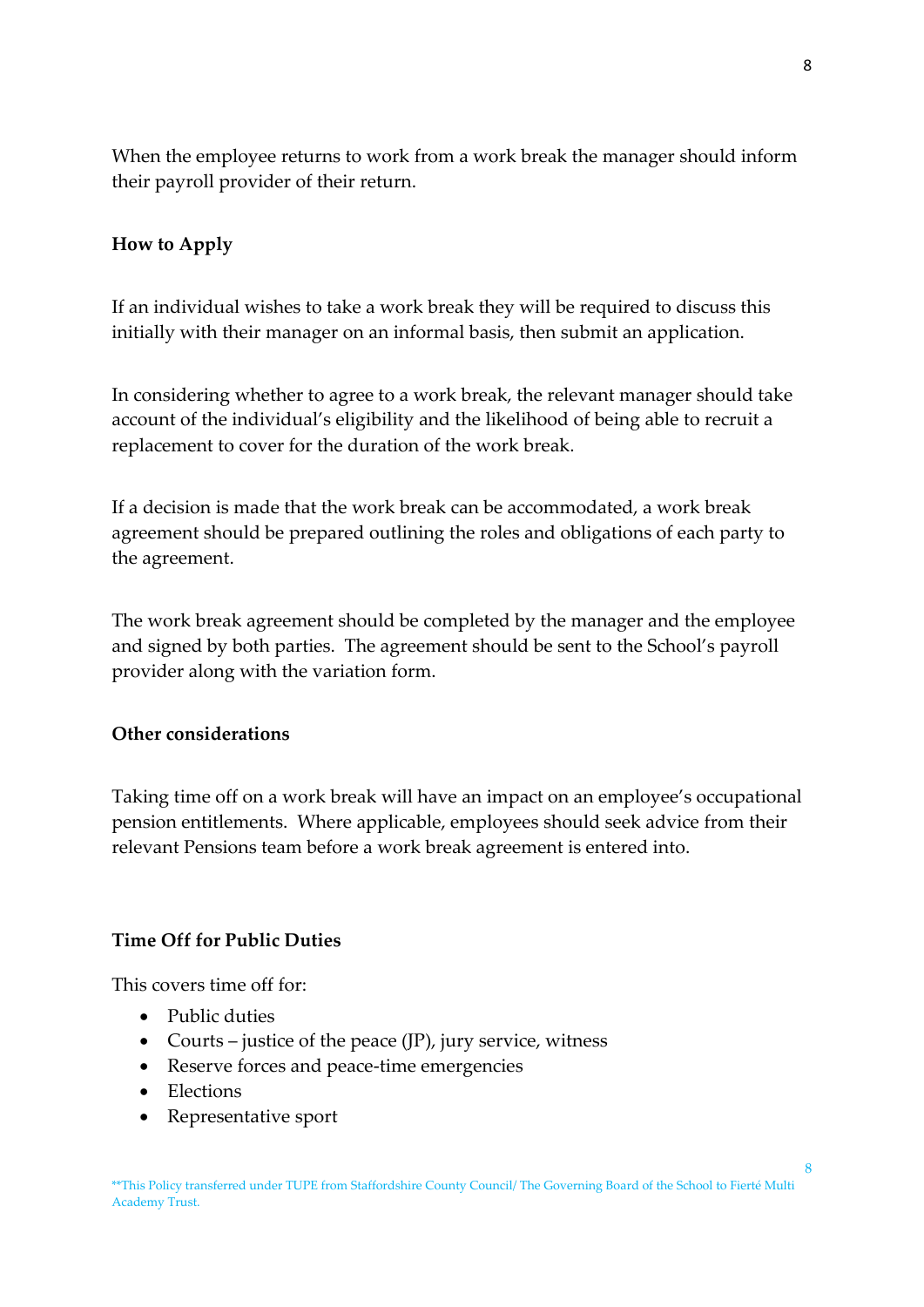The Trust allows employees to take time off for the public duties detailed within this policy document in accordance with the guidelines given.

Where an allowance is claimable for loss of earnings, employees should claim and pay the allowance to the Trust. All absences will be subject to service needs and must be agreed in advance by the employee's manager.

# **Amount of time off for public duties**

1 Justice of the peace (JP) or member of a local authority:

- up to 18 days or 36 half days paid leave which may be calculated on an hourly basis, subject to the total number of hours taken not exceeding the hourly equivalent of 18 days; and
- up to 35 days or 70 half days without pay, which must be taken as full or half days, i.e. may not be calculated on an hourly basis.

2 For other public duties listed in the Employment Rights Act 1996 which do not include duties as a JP or member of a local authority:

- 9 full days or 18 half days with pay which may be calculated on an hourly basis, subject to the total number of hours taken not exceeding the hourly equivalent of 9 days; and
- 9 full days or 18 half days without pay, which must be taken as full or half days i.e. may not be calculated on an hourly basis.

Those employees who are eligible to claim under both of the above schemes may only claim up to 208 hours in total.

or

3 For other public activities listed below, recognised by the Trust but not specified in the legislation, up to 35 full days or 70 half days with pay can be given. Agreed leave should be taken on a full day or half day basis, i.e. may not be calculated on an hourly basis.

 member of a non-political organisation, whose principal objectives include the improvement of the standards of local government services but whose objects do not include the remuneration, status, conditions of service or conditions of employment of employees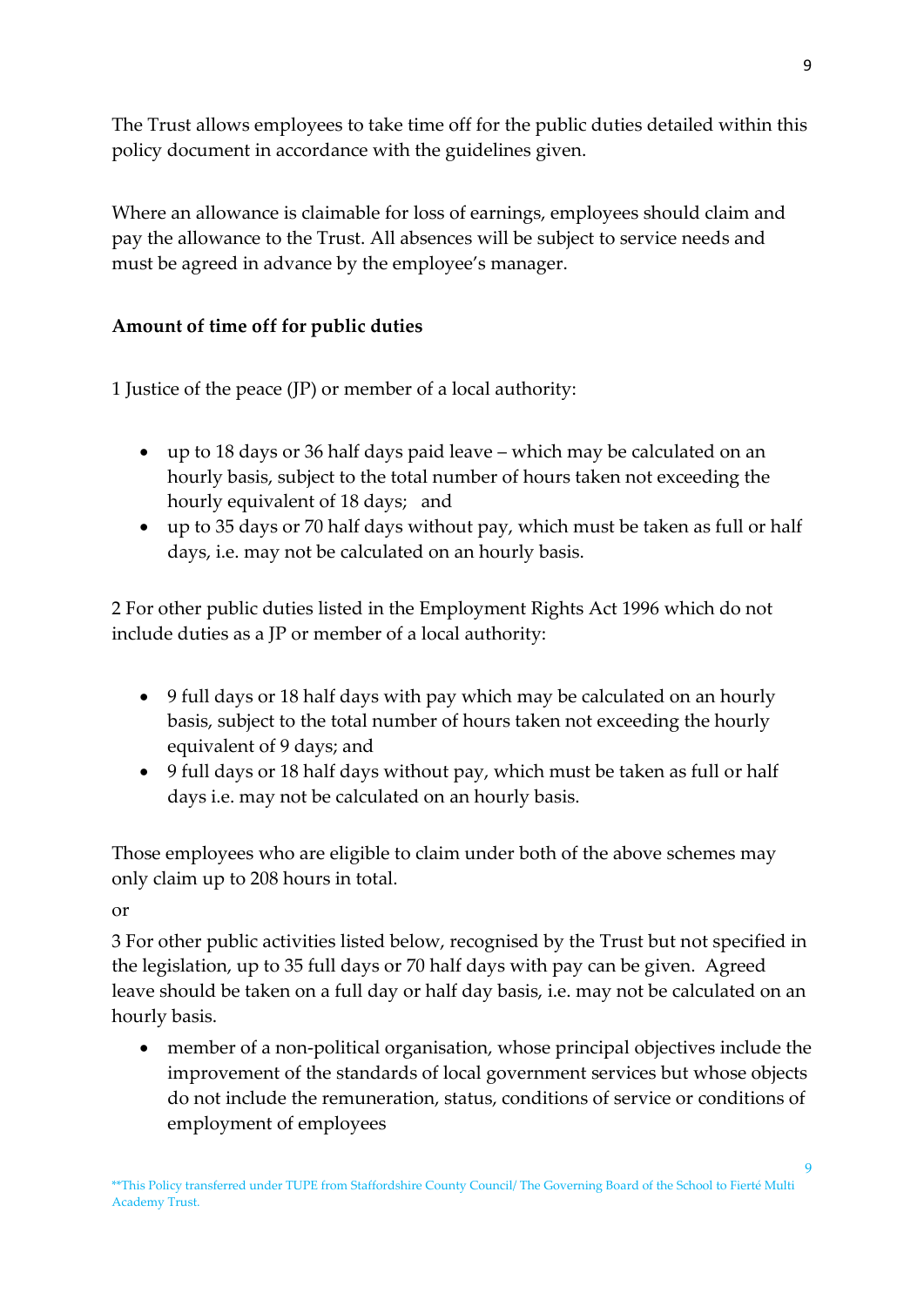- member of a committee or panel or similar body appointed by a Minister or local authority association
- co-opted member of a committee or sub-committee of a local authority (as defined in the Local Government Act 1972)
- a Lady Mayoress or Escort of the Chair of a district council
- examiner for a university, college or other examining board or body \*
- occasional lecturer on subjects appertaining to the local government service \*

\* Examiners and lecturers are allowed to keep any fees received from the appropriate bodies in respect of these duties.

### **Public duties – Schools**

The Trust have accepted the County Council's scheme for time off for public duties (which was a collective agreement and applies to all employees in schools). Approval of time off, arrangements for cover and monitoring are matters for the Governing Body. Cover for any time off granted will be paid from the school's allocated budget. Governors should inform their payroll provider whenever a school employee is granted time off without pay under this policy.

# **How to apply**

An employee should put their request for time off in writing to their manager.

# **Jury Service**

Where an employee receives a summons to serve on a jury, they should report that fact immediately to their manager. Leave of absence will be granted unless an exemption is secured. Although not obliged under law, paid leave of absence will be granted to employees undertaking jury and other public service.

When summoned for jury service, an employee will receive a form called "Certificate of Loss of Earnings or Benefit" from HMCS. The employee and the manager should complete the relevant parts of the form, and then send it to the school's payroll provider along with the Notification of Jury Service.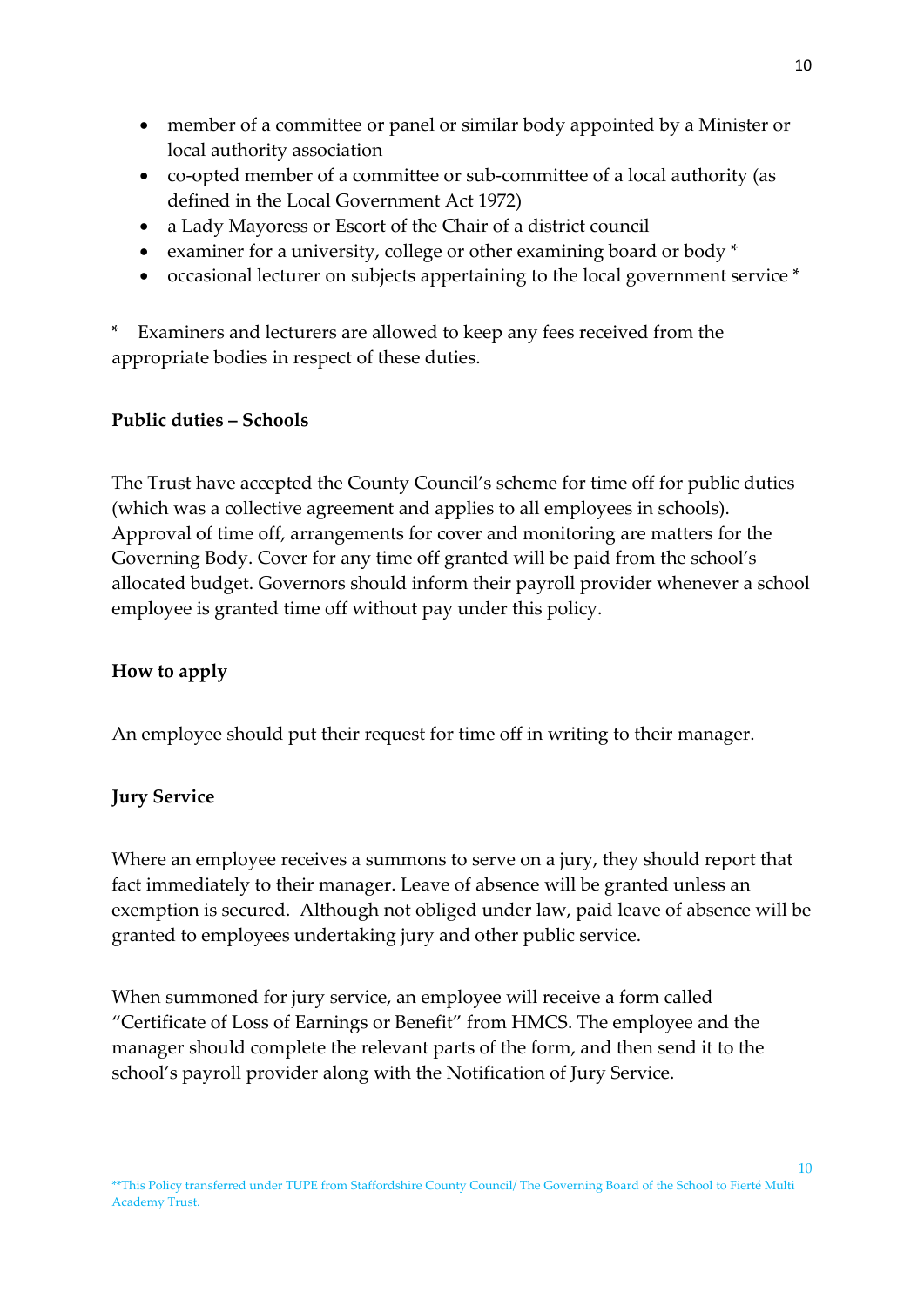The employee must use this to claim their loss of earnings from the Court and hand it to Court officials on the first day of attendance for Jury Service.

On completion of jury service, the employee will receive a payment from HMCS for the total amount of earnings allowed by law. It should be noted that the 'loss' of earnings paid by HMCS will not usually amount to the employee's normal earnings. The employee will also receive a certificate of attendance and an 'Advice Slip' explaining how the payment has been calculated.

The employee should send the 'Advice Slip' to the school's payroll provider who will then make arrangements for the 'loss of earnings payment' to be reclaimed by the employer. The employee will keep any travelling and subsistence expenses they have claimed from the court.

#### **Witnesses**

Employees called to be witnesses, defendants, or plaintiffs on behalf of the Trust will be granted paid leave to attend court.

However, time off with pay will not be granted in respect of cases personal to the employee, but managers should facilitate availability to attend court. This should be on an unpaid basis.

### **Returning to the workplace**

If an employee attends court for jury service or as a witness but they are not required for a particular day, they should return to the workplace on that day. If they do not return to work, this will be considered as unauthorised absence and the employee will not be paid for this time.

#### **Reserve Forces**

Mobilisation Members of reserved forces will be released to meet government requirements and on return will be entitled to return to the job in which they were employed, unless that is not practicable, in which case they have the right to return to a job that is both suitable and appropriate. Requests for time off to volunteer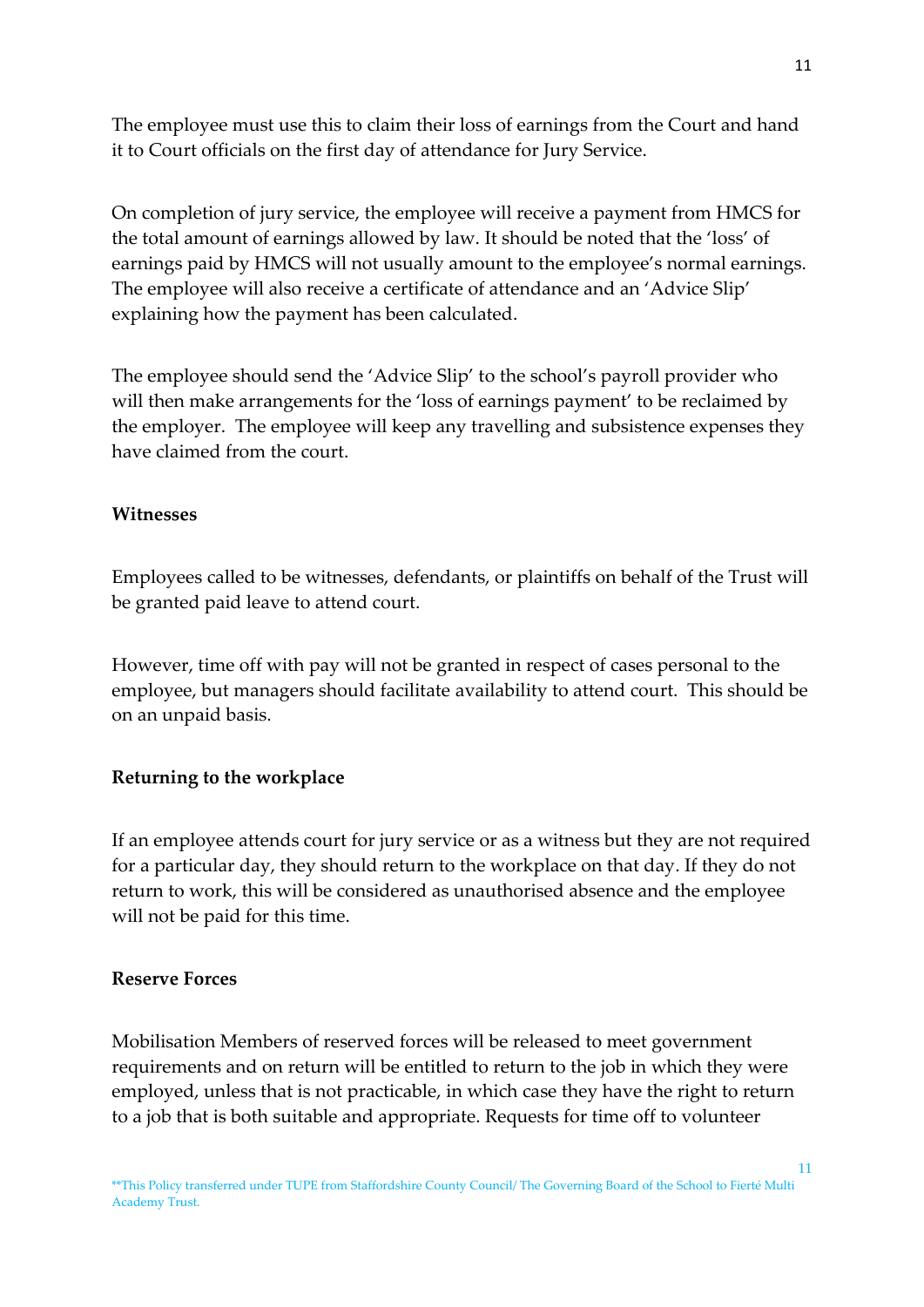where there is no compulsory mobilisation will be considered on a case by case basis.

Training Volunteer Reservists may be required to undertake training for up to 16 days per annum. This is usually undertaken on Saturdays and Sundays. The onus is on the employee to arrange for training to be undertaken in off-duty time. Where this is not possible, paid leave may be granted for mutually acceptable dates for this absence.

Annual camp Employees in the Territorial Army and Volunteer Reserve who are required to attend annual camp are allowed the two weeks as additional leave with pay.

Peace – Time Emergencies Employees who are called upon to assist at a peace–time emergency under emergency planning schemes (e.g. scientific advisers, members of Red Cross or St. John Ambulance) will be granted leave of absence with pay for such duty.

### **Political Elections**

### **Elections / National Political Referendum - assisting at the poll/count**

Employees may be granted paid leave to assist in the poll or the count at elections or for a national political referendum. All absences of this nature are subject to service needs and must be agreed in advance with the employee's manager. For anyone currently in a post classed as Politically Restricted, reference should be made to the guidance regarding Politically Restricted Posts in the Local Government and Housing Act 1989 as amended from time to time.

**Candidates – local elections** One day's leave of absence without pay (the polling day) will be granted to an employee who contests a local election

**Candidates – Parliamentary and European Elections** Employees who stand as candidates at a General Election or a European Election will be granted leave of absence without pay for the period from nomination day to polling day inclusive.